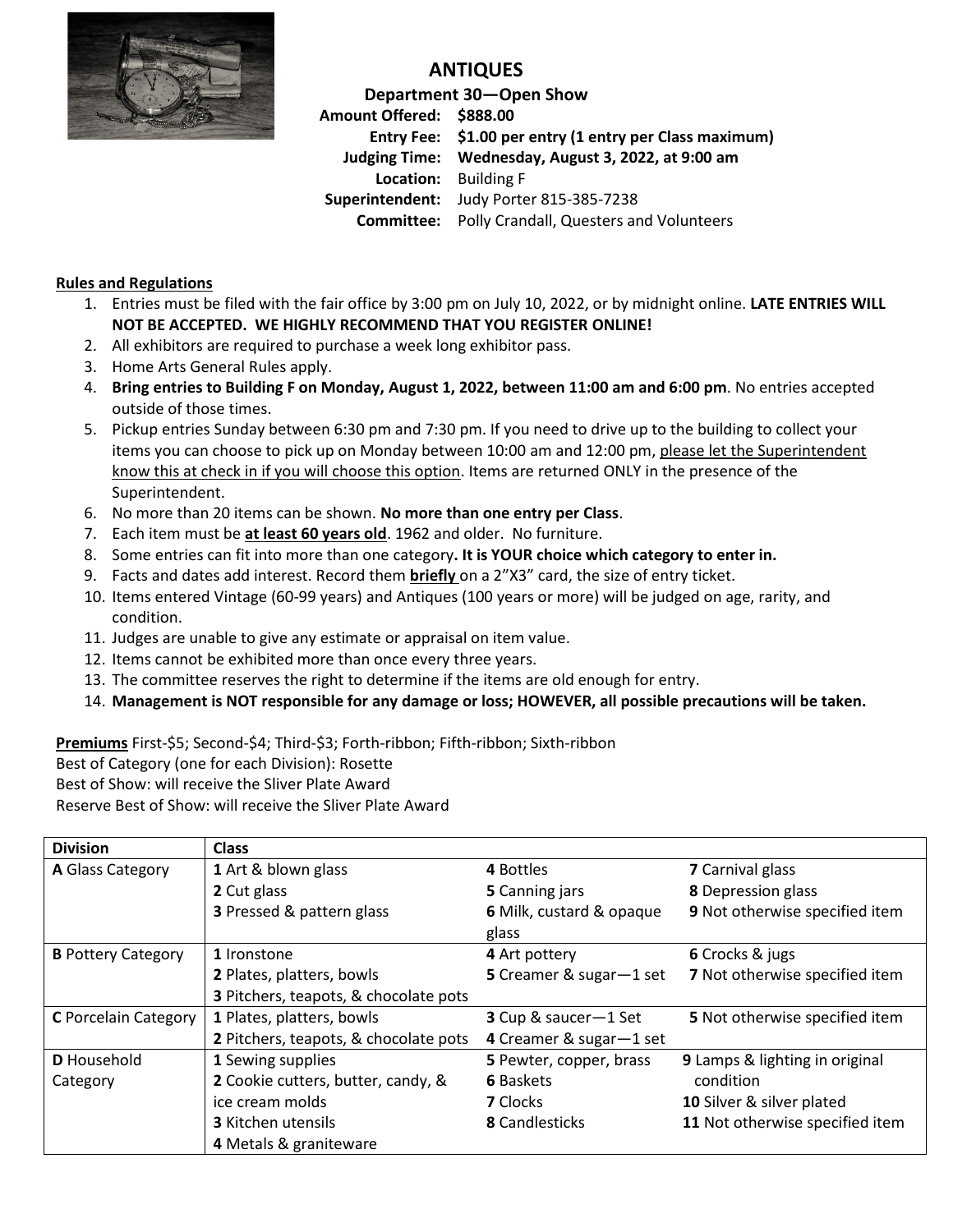| <b>Division</b>            | <b>Class</b>                          |                                                          |                                    |  |  |
|----------------------------|---------------------------------------|----------------------------------------------------------|------------------------------------|--|--|
| <b>E</b> Textile, Clothing | 1 Quilts                              | 4 Textiles, handiwork<br><b>7</b> Watches                |                                    |  |  |
| & Accessories              | 2 Woven coverlets                     | 5 Clothing accessories<br>8 Not otherwise specified item |                                    |  |  |
| Category                   | <b>3</b> Clothing                     | 6 Jewelry                                                |                                    |  |  |
| F Children's               | 1 Toys                                | 3 Games                                                  | 5 Clothing                         |  |  |
| Category                   | 2 Dolls                               | 4 Books                                                  | 6 Not otherwise specified item     |  |  |
| <b>G</b> Paper Category    | 1 Special occasion cards              | 4 Trade cards                                            | 7 Works of art & prints            |  |  |
|                            | (Easter, Christmas, etc.)             | (advertising)                                            | 8 Photographs & tintypes           |  |  |
|                            | 2 Valentines                          | 5 Books                                                  | 9 Not otherwise specified item     |  |  |
|                            | <b>3 Postcards</b>                    | 6 Cook books                                             |                                    |  |  |
| H U.S.                     | 1 Centennial, Sesquicentennial, or    | <b>3 McHenry County Fair</b>                             | 5 Not otherwise specified item     |  |  |
| Commemorative              | other U.S. historic celebration items | 4 Military items-no                                      |                                    |  |  |
| Category                   | 2 McHenry County history              | weapons                                                  |                                    |  |  |
| I Tools & Equipment        | 1 Wooden tools                        | <b>3</b> Mechanical tools                                | 5 Armaments (guns, swords, etc.)   |  |  |
| Category                   | 2 Iron tools                          | 6 Not otherwise specified item<br>(small)                |                                    |  |  |
|                            |                                       | 4 Electrical tools (small)                               |                                    |  |  |
| J Miscellaneous            | 1 Banks                               | 4 Sports equipment                                       | <b>7</b> Small musical instruments |  |  |
| Category                   | 2 Advertising pieces                  | 5 Small boxes<br>8 Not otherwise specified item          |                                    |  |  |
|                            | 3 Holiday (Christmas, Easter,         | 6 Radio, movie, and TV                                   |                                    |  |  |
|                            | Halloween, etc.)                      | memorabilia                                              |                                    |  |  |